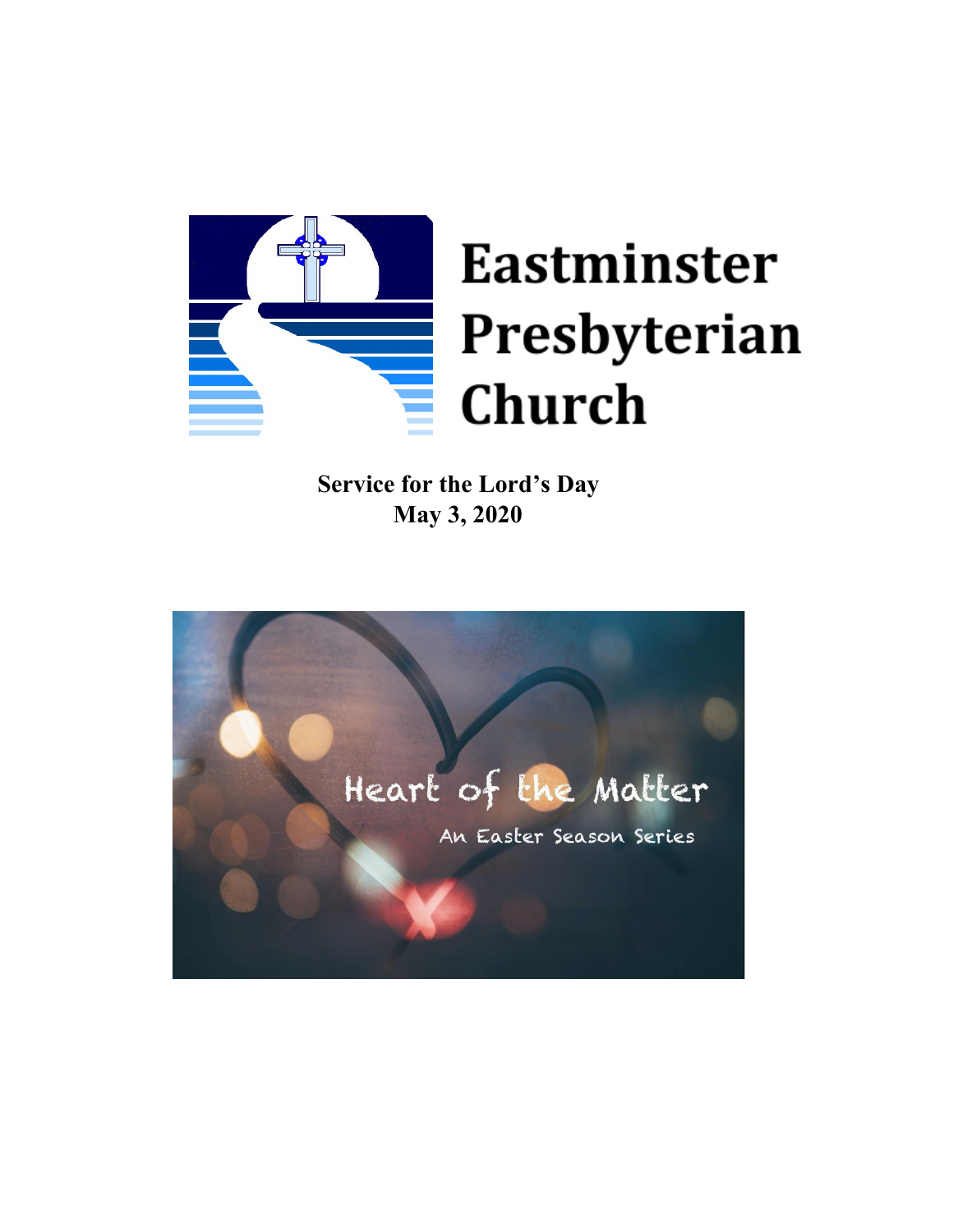## **ORDER OF WORSHIP FOR THE LORD'S DAY Fourth Sunday of Easter**

May 3, 2020 10:00 a.m.

#### **SPEND TIME**

## **Prelude**

## **Welcome & Announcements**

The grace of our Lord Jesus Christ be with you. *And also with you.*

#### **Centering Prayer**

**Hymn #205** *Live in Charity*



This refrain comes from a Latin hymn associated with the washing of feet on Maundy Thursday. Whether in English or Latin, it is most effective when sung unaccompanied and in parts. In many ways it is a miniature equivalent

**UBI CARITAS (Taizé)** *Irregular*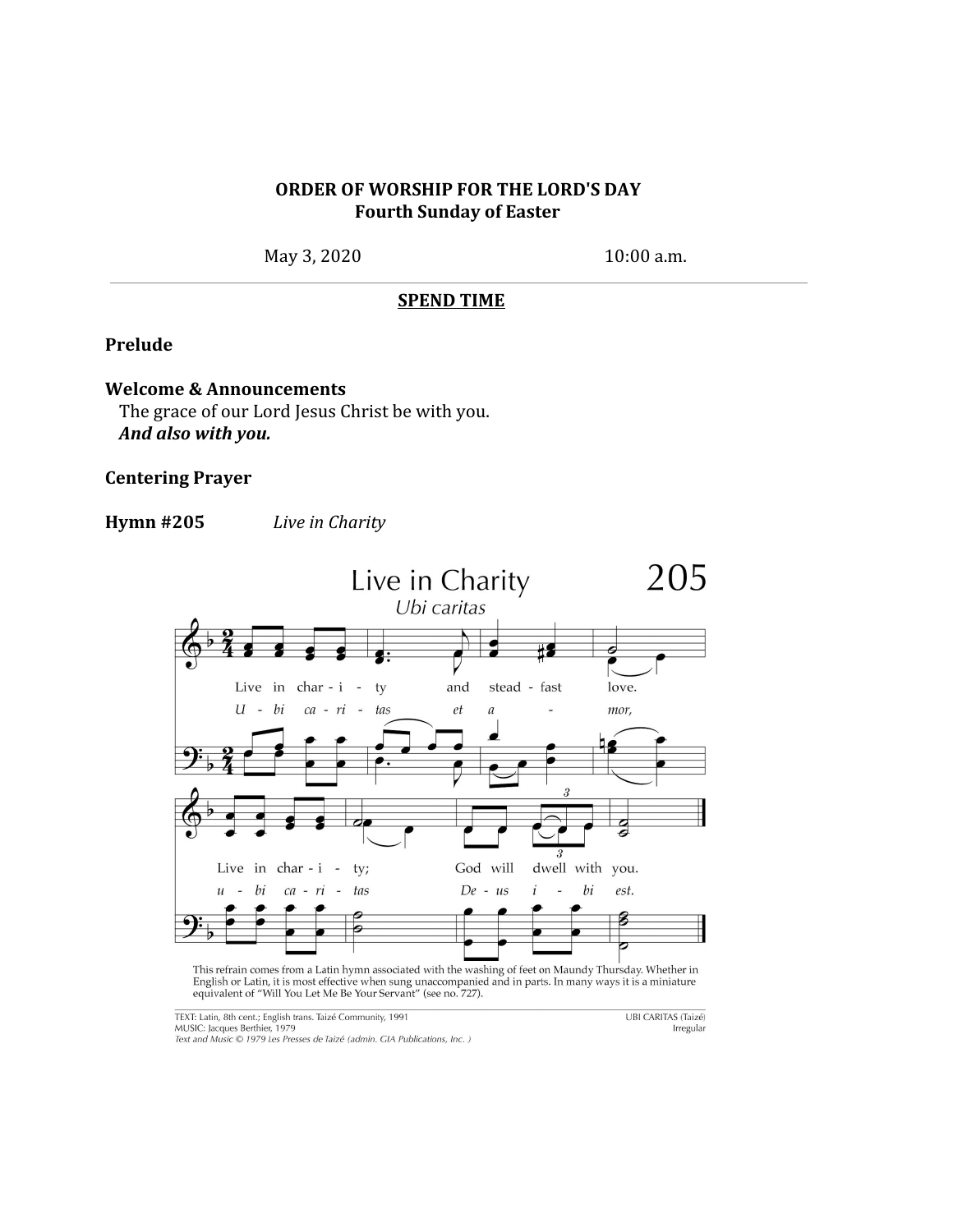## **Call to Confession**

#### **Prayer of Confession**

*We cut you to the heart, Loving God, with the choices we make. You call us to reflect your love, to live your grace, but instead we cling to your gifts as if they might run out. You invite us, even in this time, to live in community, sharing among each other, praying for each other, but isolate our hearts. Your wonders and signs are seen all around us, but we fail to notice them in folks driving trucks, stocking shelves, caring for loved ones. Open our hearts, so that we may be born anew by your grace.*

**Silent Confession**

**Declaration of God's Grace** 

## **BREAKING OPEN THE WORD**

## **Children's Message**

**Prayer for Illumination**

**Scripture Reading** Acts 2:42-47

**Sermon** *"Hearts Overflowing"*

# **RESPONSE TO THE WORD**

#### **Passing of the Peace**

*Take out your phone and text to a church member, friend or family member - "The Peace of Christ be with you."*

#### **Joys and Concerns of the Congregation and Offering**

*Comment on Facebook if you have a joy or concern to be shared. You can also email or call the church with prayer concerns. Tomorrow we will send a list of prayer concerns over email to our community.*

*Your offerings support the mission and ministry of Eastminster Presbyterian Church. You can give online by going to* <http://www.eastminsterchurch.org/give/online-giving/>

**Meditation Song** "The Broken Body of Christ" by The Many *video used with permission*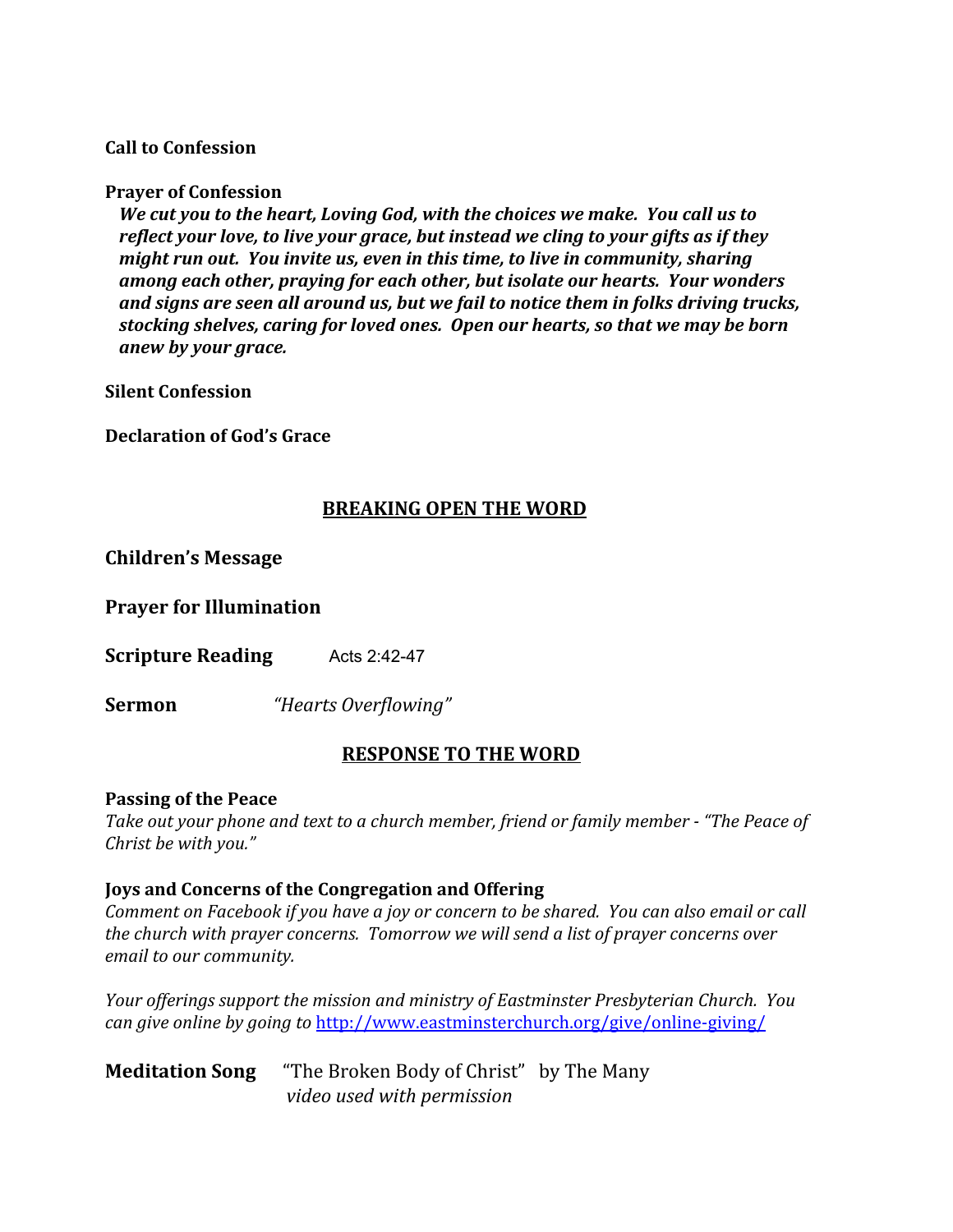## **Communion**

*Please have bread and juice, or some other type of liquid, prepared so that we can partake of communion together.*



## **Charge & Benediction**

We know that Jesus is present among us... (repeat)